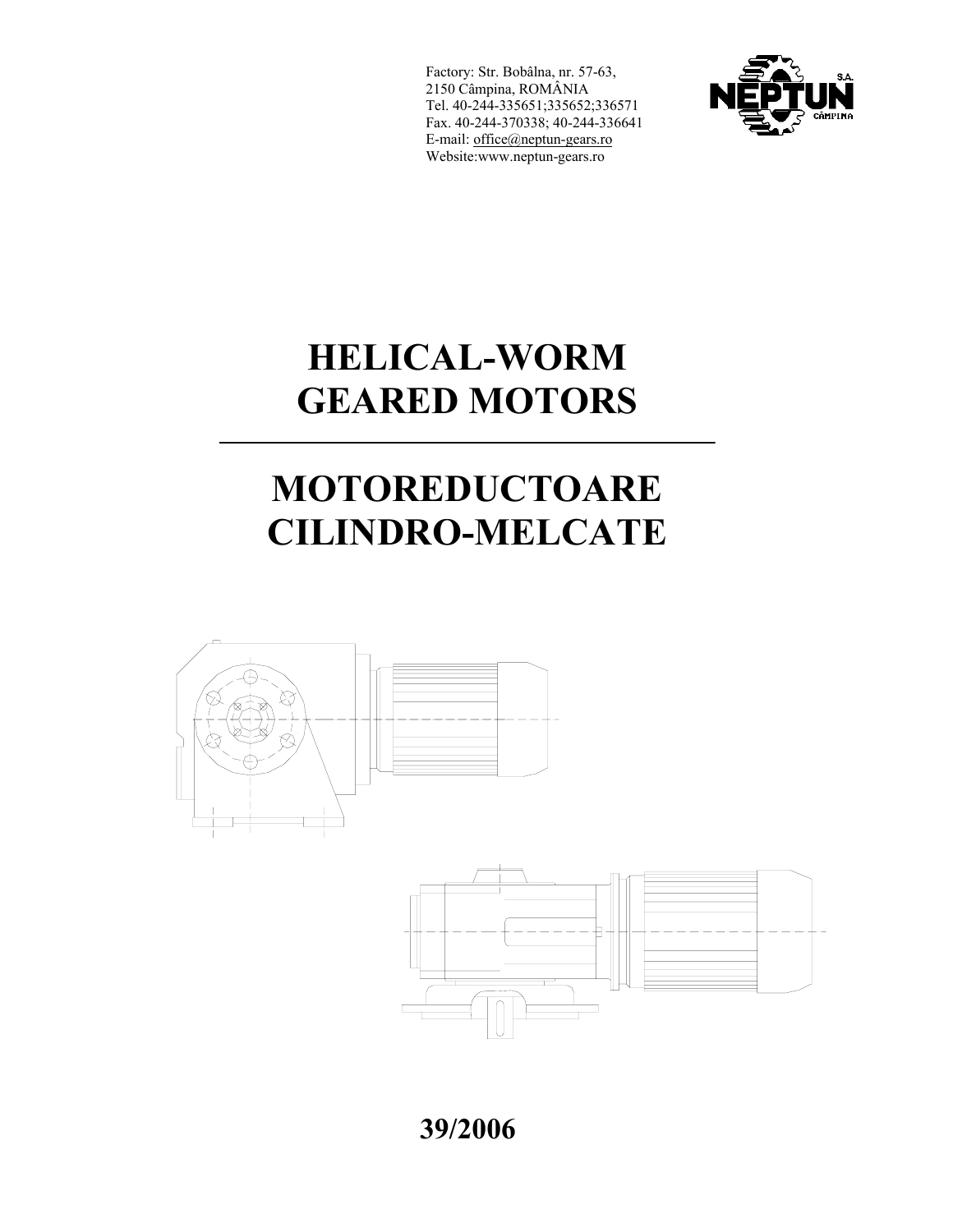### CARACTERISTICI GENERALE

 Sunt formate dintr-un motor electric si un reductor in doua trepte cu un angrenaj cilindric si un angrenag melcat.

 Motoreductoarele se pot utiliza in urmatoarele conditii:

 -sensul de rotatie al arborelui de intrare: indiferent;

 -turatie arborelui de turatie mare: max. 1500 rot/min;

 -numarul de porniri-opriri: max.6/ora; -temperatura mediului ambinat: -33°…+45°C; -umiditatea normala a mediului: max.80% la

20°C (STAS 6692-83);

 Motor electric tip B5: -turatie: 750;1000;1500 rot/min; -tensiune alimentare: 380/220V la 50Hz;

 -tipuri: ASI; ASA (Ex); ASFM (cu frina inglobata); de curent continuu si alte tipuri. Caracteristici tehnice, dimensiuni conform

tab.2,3,5 si variante montaj conf. tab. 4 si 6.

 Ungerea se face cu ulei prin barbotare. Tipul uleiului este aditivat mineral cu indice de viscozitate echivalent ISO VG 100 iarna si ISO VG 320 vara.

## ALEGEREA MARIMII **MOTOREDUCTORULUI**

 Marimea constructiva a unui motoreductor se stabileste astfel incit sa se respecte conditia: Pm  $>=$  Pe in care: Pe = Pn x Cs / n Pm = puterea motorului, Kw Pe = puterea echivalenta la intrare, Kw Pn = puterea nominala de transmis  $Cs = coefficientul$  de serviciu (tabel 1) ŋ = randamentul motoreductorului (tabel 2).

### GENERAL CHARACTERISTICS

 Are composed of one electric motor and a reduction gear unit with a cylindrical gear step and a worm one.

 The motor-gear units can be used in the following conditions:

 -hand of rotation of the input shaft: any; -speed of the input shaft: max. 1500 rmp; -number of strat-stop cycles: max. 6/hour; -temperature of the atmosphere: -33°…+45°C; -normal humidity of the atmosphere: max. 80% at  $20^{\circ}$ C:

Electric motor B5 type:

-speeds: 750;1000;1500 rpm;

-supply voltage: 380/220V at 50Hz;

-type ASI; ASA (Ex); ASFM; d.c.

 Technical characteristics, overall & clampind dimensions shown in tables 2,3,5, and mounting variants as per tables 4 and 6.

 Gears are lubrificated with oil, by bubbling. The oil to be used is mineral oil additivated, with the viscosity index equivalent to ISO VG 100 in winter and ISO VG 320 in summer.

## MOTOR- GEAR SELECTION

The constructive size of a motor gear is chosen so that the condition:

Pm $>=$  Pe be respected, where: Pe = Pn x Cs / n

Pm = motor power, Kw

Pe = puterea echivalenta la intrare, Kw

 $Pn =$  nominal power, kW

 $Cs$  = service factor (table 1)

 $\eta$  = efficiency (table 2).

#### GREUTATI MAXIME; MAX. WEIGHT [kg]

| Motoreductoare cilindro-melcate / Helical-worm motor-gears M2H(V)M |  |  |  |  |  |  |
|--------------------------------------------------------------------|--|--|--|--|--|--|
|--------------------------------------------------------------------|--|--|--|--|--|--|

| $\cdots$<br>Marıme<br>$\sim$<br>S <sub>1</sub> ze | 50                                 | UJ       | 80 | 100 | 125 | 160                  |
|---------------------------------------------------|------------------------------------|----------|----|-----|-----|----------------------|
| kg<br>$\sim$                                      | $\sim$<br>$\overline{\phantom{a}}$ | ററ<br>20 | 48 | υJ  | 105 | $\sim$ $\sim$<br>165 |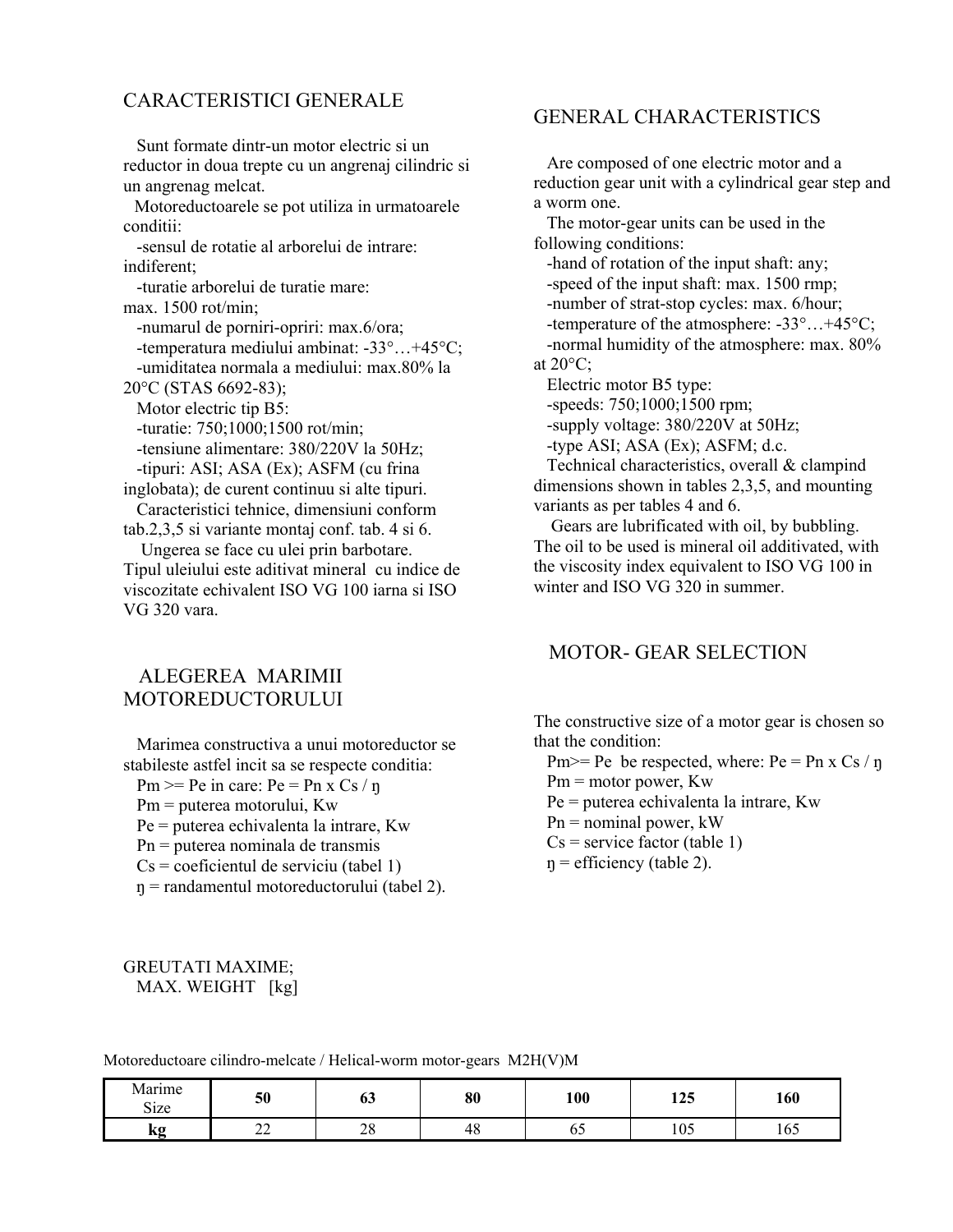# VALORILE COEFICIENTULUI DE SERVICIU Cs VALUES OF THE DUTY COEFICIENT Cs<br>Tabel / Table 1

|   | Masina motoare<br>Drivind unit   | Durata de<br>functionare:<br>ore $/$ zi | Categoria gradului de soc<br>Category of the factor of duty |              |                |  |  |  |
|---|----------------------------------|-----------------------------------------|-------------------------------------------------------------|--------------|----------------|--|--|--|
|   |                                  | Duty:<br>hours / day                    | I                                                           | $\mathbf{I}$ | Ш              |  |  |  |
|   | Motor electric<br>Electric motor | pina la 3<br>up to $3$                  | 0,8                                                         | 1            | 1,5            |  |  |  |
| A | Turbina<br>Turbine               | $3 - 10$                                | 1                                                           | 1,25         | 1,75           |  |  |  |
|   | Motor hidraulic<br>Hydraulic     | $10 - 24$                               | 1,25                                                        | 1,5          | $\overline{2}$ |  |  |  |
| B | Motor cu $4 - 6$ cilindri        | pina la 3<br>up to $3$                  |                                                             | 1,25         | 1,75           |  |  |  |
|   | Four-six cylinder<br>engine      | $3 - 10$                                | 1,25                                                        | 1,5          | 2              |  |  |  |
|   |                                  | $10 - 24$<br>pina la 3                  | 1,5                                                         | 1,75         | 2,25           |  |  |  |
|   | Motor cu $1 - 2$ cilindri        | up to $3$                               | 1,25                                                        | 1,5          | $\overline{2}$ |  |  |  |
|   | One-six cylinder<br>engine       | $3 - 10$                                | 1,5                                                         | 1,75         | 2,25           |  |  |  |
|   |                                  | $10 - 24$                               | 1,75                                                        | 2            | 2,5            |  |  |  |

### SIMBOLIZARE / ORDERING CODE

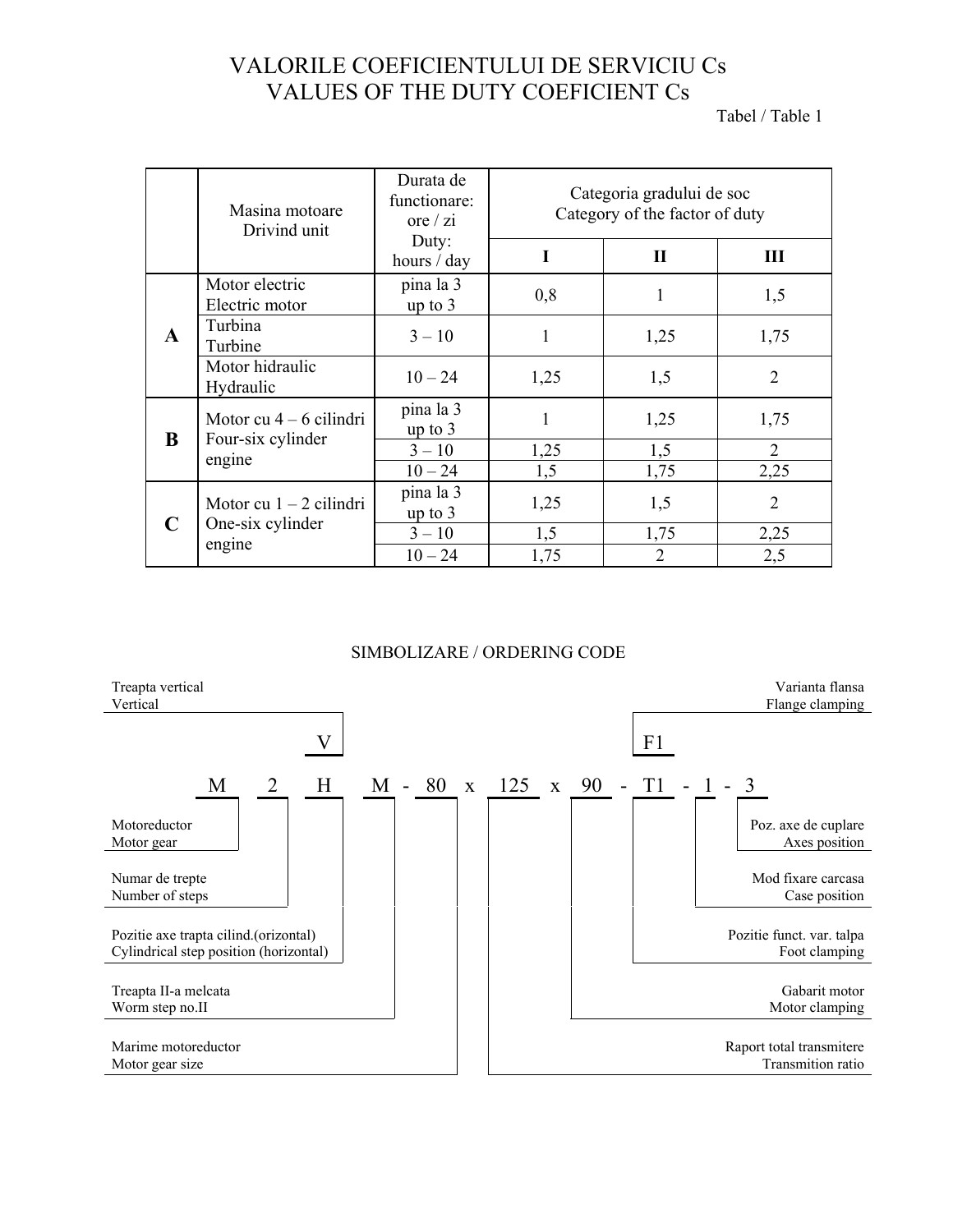Tabel / Table 2

CARACTERISTICI TEHNICE / TECHNICAL CHARACTERISTICS

 $Gn$ 132 160 132 132 160 132 132  $\mathbf{I}$  $Pm$ 5,5 5,5  $5,5$  $7,5$ 7,5  $2,2$  $\equiv$  $\sim$  $\overline{4}$  $\bar{1}$ 160  $\boldsymbol{\Omega}$  $\mathbf{M}$ e 185 134  $177\,$  $\frac{14}{4}$ 196  $140\,$  $200$ 243  $\approx$  $93$  $\blacktriangleleft$ 0,83 0,86  $0,\!68$  $0,77$  $0.82\,$ 0,83 0,83  $\overline{1}$  $\blacksquare$  $\Box$  $\circ$  $\overline{11}$  $100$ 132  $100$  $\mathbb{S}$  $112$  $\overline{0}$  $100$  $\mathbf I$  $\simeq$  $\mathbf{P}\mathbf{m}$  $1,5$  $1,\overline{1}$  $2,2$  $2,2$  $2,2$  $2,2$  $\overline{a}$  $\tilde{3}$  $\sim$  $\overline{a}$  $\circ$ 125  $\overline{\phantom{0}}$  $\mathbf{M}$ e  $114\,$ 127  $103\,$  $120\,$  $\overline{37}$  $67\,$  $\mathfrak{L}% _{G}$ 98  $\gamma_6$  $101\,$  $\circ$  $0,64$  $\overline{\mathbf{X}}$ 0,82  $_{\rm 0,80}$ 0,83  $0,77$ 0,66 0,83  $0,71$  $\overline{\phantom{0}}$  $\Box$  $Gm$  $112$  $100$  $100$  $100\,$  $_{90}$  $\infty$  $\,$  80  $\,$  80  $\mathbf{H}$ 0,75  $\mathbf{P}_{\mathbf{m}}$  $1,5$  $\Box$  $2,2$  $\Box$ 0,75 0,55  $1,5$  $2,2$  $\overline{\phantom{0}}$  $\sim$ 100  $M_{e}$  $\mathbf{L}$ 37  $47$  $36$ 55  ${\mathsf S}0$  $\mbox{\,o}$ 53  $\overline{\phantom{0}}$ 57  $\circ$  $0,78$ 0,76  $0.82$  $0,67$  $0,80$  $0,60$ 0,63  $\blacksquare$  $\Xi$  $\overline{\mathbf{N}}$  $\mathbb{S}$  $\mathfrak{g}_0$  $_{90}$  $\rm 80$  $_{90}$  $\infty$  $\rm 80$  $\infty$  $\overline{\phantom{0}}$  $\infty$ 0,55 0,75 0,55 0,37 0,37  $\mathbf{Pm}$  $1,5$  $\Box$  $\Box$  $\bf{80}$ 38,7  $\mathbf{M}\mathbf{e}$  $24\,$ 33  $26$ 29  $26$  $28$  $34$  $\mathbf \Xi$ 0,79 0,75  $0,62$  $0,77$ 0,64  $0,58$  $0,57$  $\simeq$  $\overline{\phantom{0}}$  $\blacktriangle$  $\tilde{\mathbb{S}}$  $\infty$  $\rm 80$  $\infty$  $80\,$  $\rm 80$  $\rm 80$  $\circ$  $\overline{r}$  $\mathbf{r}$  $\overline{\phantom{0}}$ 0,37 0,37 0,75 0,55 0,75  $0,75$  $\mathbf{P}$  $\Box$  $0,55$ 0,55  $\cup$ 63  $\Box$  $\mathbb{M}^{\mathrm{e}}$  $19,4$  $\overline{15}$  $\overline{17}$  $\overline{a}$  $\overline{\phantom{0}}$  $20\,$  $\overline{17}$  $\overline{13}$  $\overline{\mathbf{c}}$ l,  $\Box$ AS<br>530<br>-87  $0,77$ 0,65  $0,75$  $0,58$  $\cdot \frac{1}{2}$  .  $\frac{1}{2}$  .  $\frac{1}{2}$  $\Box$  $1S$  $\blacksquare$  $\approx$  $\mathbb{S}$  $\circ$  $\rm 80$  $\rm 80$  $\overline{7}$  $\overline{7}$  $\overline{1}$ l,  $\overline{\phantom{0}}$  $0,25$ 0,37  $0,25$ 0,37  $\mathbf{Pm}$  $0,25$ 0,37 0,55  $\bar{1}$  $\circ$ ï SO  $\geq$  $\mathbf{M}\mathbf{e}$  $5,6$  $8,3$  $8,2$  $3,8$  $6,2$  $9<sub>3</sub>$  $\equiv$  $\bar{\textbf{r}}$  $\bar{\phantom{a}}$  $\bar{1}$ 0,75 0,55 0,73  $0,62$  $\blacksquare$  $\mathbf{r}$  $31,25$ Raport<br>Ratio 31,25  $62,5$  $62,5$ 125 125 125  $\ddot{ }$  $\begin{array}{c} \mathrm{icsire}\\ \mathrm{Output}\\ \mathrm{speed}\\ \mathrm{speed}\\ \mathrm{tmp}\\ \end{array}$ **Turatie** 48  $\overline{16}$  $12$  $24$  $32$  $\infty$  $\circ$  $\begin{array}{l} \text{Turatie} \\ \text{motor} \\ \text{Speed} \\ \text{mped} \\ \end{array}$ 1500 1000 750

Pentru M2H (V) M-50C motor c.c

Me - momentul de iesire / output torque (da Nm)  $D$  – randamentul / the efficiency

 $\mathbf{Pm}$  – puterea nominal / nominal power (kw)

 $Gm -$  gabarit motor / motor clamping

 $0,55$  $4,2$  $8,3$  $\circ$  $0,77$ 0,76 0,75 17,6  $25,5$  $36$ 98  $\sqrt{8}$  $48$ 1725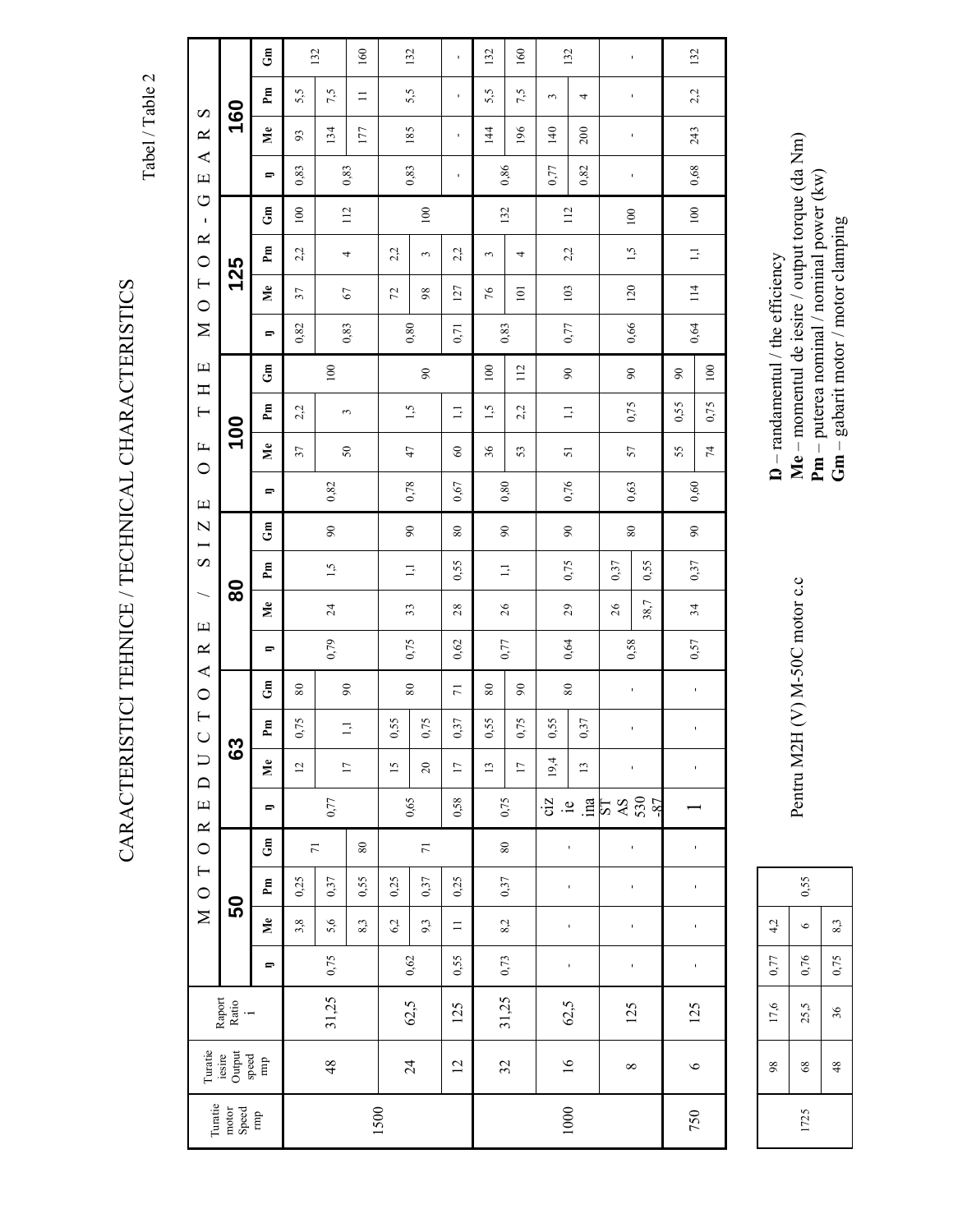# DIMENSIUNI DE GABARIT SI LEGATURA OVERALL AND CLAMPING DIMENSIONS Motoreductoare cu talpa / Foot clamping [mm]





Tabel / Table 3

| Marime<br>Size<br>A | B   | C   | D   | $E_1$ | F   | G   | $H_1$ | K   | min<br>max  | V<br>min<br>max | a <sub>1</sub> | c   |     | g <sub>1</sub><br>S <sub>1</sub> | m <sub>1</sub> | p   | b<br>m     | d                      |
|---------------------|-----|-----|-----|-------|-----|-----|-------|-----|-------------|-----------------|----------------|-----|-----|----------------------------------|----------------|-----|------------|------------------------|
| 50                  | 85  | 120 | 60  | 182   | 212 | 243 | 125   | 219 | 394<br>433  | 434<br>473      | 148            | 35  | 156 | 12<br>12                         | 108            | 132 | 8<br>28    | 25j6<br>42             |
| 50C                 | 85  | 120 | 60  | 182   | 212 | 243 | 125   | 219 | 489         | 529             | 148            | 35  | 156 | 12<br>12                         | 108            | 132 | 8<br>28    | 25j6<br>42             |
| 63                  | 87  | 130 | 70  | 208   | 228 | 266 | 135   | 232 | 413         | 461             | 180            | 45  | 164 | 12<br>12                         | 138            | 140 | 8<br>33,3  | 30j6<br>58             |
| 80                  | 110 | 156 | 90  | 258   | 275 | 315 | 160   | 278 | 525<br>550  | 575<br>600      | 225            | 56  | 220 | 14<br>14                         | 165            | 190 | 10<br>38,3 | 35k6<br>58             |
| 100                 | 132 | 180 | 114 | 300   | 337 | 385 | 195   | 342 | 653<br>670  | 698<br>733      | 275            | 75  | 250 | 18<br>15                         | 205            | 214 | 14<br>48,5 | 45k6<br>82             |
| 125                 | 153 | 223 | 130 | 362   | 387 | 445 | 225   | 392 | 752<br>790  | 824<br>862      | 340            | 92  | 264 | 18<br>18                         | 270            | 230 | 14<br>53,5 | 50k6<br>82             |
| 160                 | 195 | 295 | 160 | 440   | 490 | 565 | 285   | 495 | 832<br>1022 | 922<br>1112     | 445            | 130 | 342 | 22<br>24                         | 345            | 280 | 18<br>64   | 60 <sub>m</sub><br>105 |

## VARIANTE DE MONTAJ / MOUNTING VARIANTS

 Tabel / Table 4 MOD DE FIXARE A CARCASEI POZITIZ AXELOR **T1 1 M2HM 2 M2HM 3 M2HM 0 1 6 T3 9 M2HM 3 M2HM - 1 2 6**  $T_2$ **1 M2VM 3 M2VM 2 1** 3 **1 7**